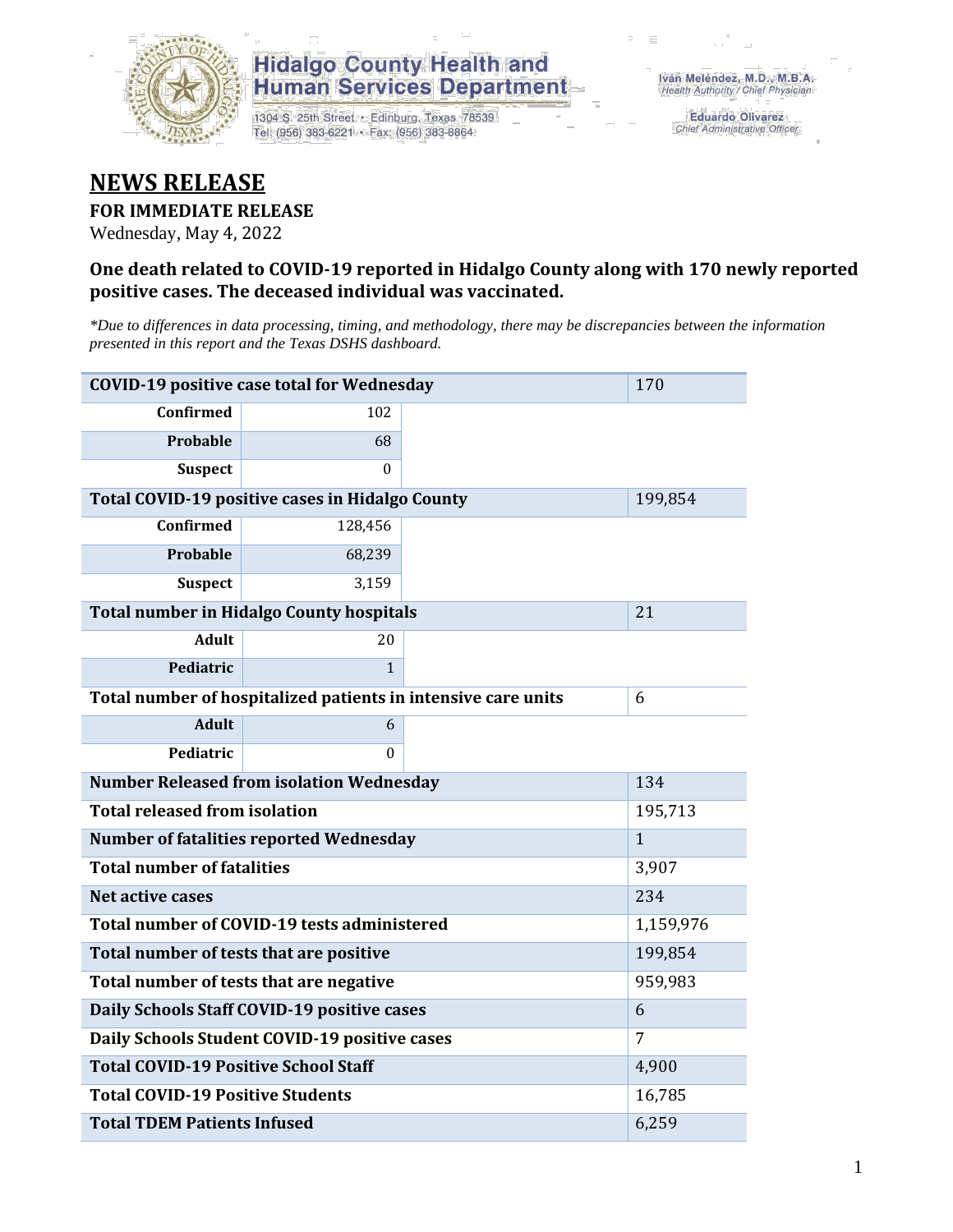

## **Hidalgo County Health and Human Services Department**

1304 S. 25th Street · Edinburg, Texas 78539 Tel: (956) 383-6221 · Fax: (956) 383-8864

Iván Meléndez, M.D., M.B.A. Health Authority / Chief Physician

> **Eduardo Olivarez** Chief Administrative Officer

*Hidalgo County uses the case status definition provided by the Texas Department of State Health Service's 2020 Epi Case Criteria Guide revised November 2020.*

- *1. Confirmed: A person who has tested positive through a molecular or PCR (oral or nasal swabs) test that looks for the presence of the virus's genetic material.*
- *2. Probable: A person who meets presumptive laboratory evidence through detection of COVID-19 by antigen test in a respiratory specimen.*
- *3. Suspect: A person who meets supported laboratory evidence through detection of specific antibodies in serum, plasma, whole body, and no prior history of being confirmed or probable case.*

*For more information of case status definition for COVID-19, please refer to:*

<https://www.dshs.state.tx.us/IDCU/investigation/epi-case-criteria-guide/2020-Epi-Case-Criteria-Guide.pdf>

| <b>Age Range</b> | <b>Number of Cases</b> |
|------------------|------------------------|
| $0 - 11$         | 34                     |
| 12-19            | 25                     |
| 20s              | 33                     |
| 30 <sub>s</sub>  | 33                     |
| 40s              | 19                     |
| 50s              | 10                     |
| 60s              | 8                      |
| $70+$            | 8                      |
| Total:           | 170                    |

#### Case Breakdown by Age Group: The death includes:

| <b>Age Range</b> |     | Gender | City           |  |  |
|------------------|-----|--------|----------------|--|--|
|                  | 70+ | Male   | <b>Mission</b> |  |  |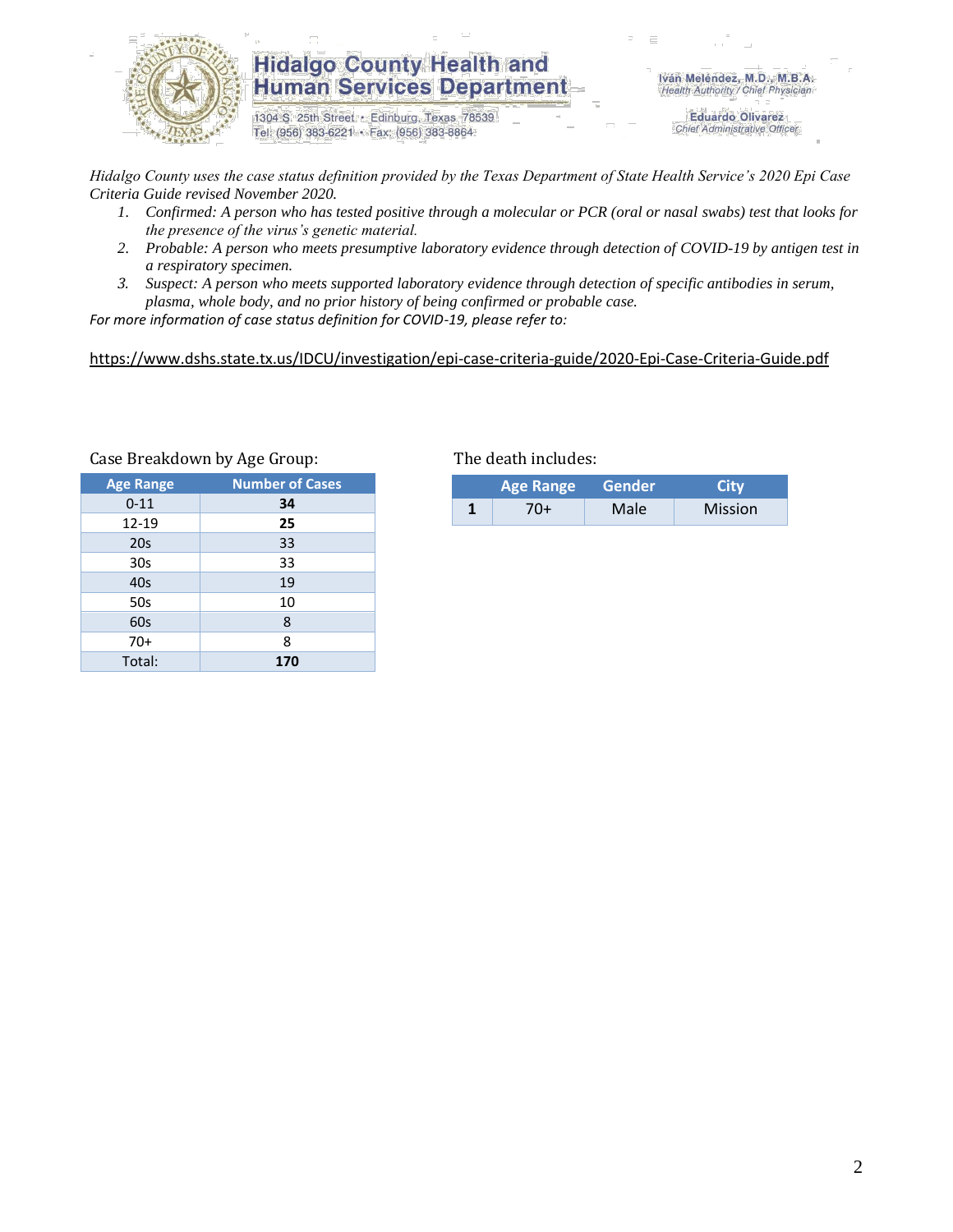

# **Hidalgo County Health and<br>Human Services Department**

1304 S. 25th Street • Edinburg, Texas 78539<br>Tel: (956) 383-6221 • Fax: (956) 383-8864

Eduardo Olivarez<br>Chief Administrative Officer

### Wednesday, May 4, 2022 positive cases include:

|                | Age<br><b>Range</b> | Gender | <b>City</b>     |     | Age<br><b>Range</b> | <b>Gender</b> | <b>City</b>    |
|----------------|---------------------|--------|-----------------|-----|---------------------|---------------|----------------|
| 1              | $0 - 19$            | F      | Alamo           | 86  | $0 - 19$            | M             | <b>MISSION</b> |
| 2              | 20s                 | F      | Alamo           | 87  | $0 - 19$            | M             | <b>MISSION</b> |
| 3              | 30s                 | M      | Alamo           | 88  | $0 - 19$            | F             | Mission        |
| 4              | 30s                 | F      | Alamo           | 89  | $0 - 19$            | F             | Mission        |
| 5              | 40s                 | M      | Alamo           | 90  | $0 - 19$            | F             | Mission        |
| 6              | 50s                 | F      | Alamo           | 91  | $0 - 19$            | F             | Mission        |
| $\overline{7}$ | 60s                 | M      | Alamo           | 92  | $0 - 19$            | M             | <b>MISSION</b> |
| 8              | 60s                 | F      | Alamo           | 93  | 20s                 | M             | Mission        |
| 9              | 40s                 | M      | Alton           | 94  | 20s                 | F             | Mission        |
| 10             | $0 - 19$            | F      | Donna           | 95  | 20s                 | M             | Mission        |
| 11             | $0 - 19$            | F      | Donna           | 96  | 20s                 | F             | <b>MISSION</b> |
| 12             | $0 - 19$            | M      | <b>DONNA</b>    | 97  | 30 <sub>s</sub>     | F             | <b>MISSION</b> |
| 13             | 20s                 | M      | Donna           | 98  | 30 <sub>s</sub>     | F             | <b>MISSION</b> |
| 14             | 30s                 | F      | Donna           | 99  | 30 <sub>s</sub>     | F             | Mission        |
| 15             | 40s                 | F      | Donna           | 100 | 40s                 | M             | Mission        |
| 16             | 50s                 | F      | donna           | 101 | 40s                 | F             | Mission        |
| 17             | $0 - 19$            | F      | Edinburg        | 102 | 40s                 | F             | Mission        |
| 18             | $0 - 19$            | M      | Edinburg        | 103 | 60s                 | F             | <b>MISSION</b> |
| 19             | $0 - 19$            | F      | Edinburg        | 104 | $70+$               | M             | Mission        |
| 20             | $0 - 19$            | F      | Edinburg        | 105 | $70+$               | F             | Mission        |
| 21             | $0 - 19$            | M      | Edinburg        | 106 | $0 - 19$            | F             | Pharr          |
| 22             | $0 - 19$            | F      | Edinburg        | 107 | $0 - 19$            | F             | Pharr          |
| 23             | $0 - 19$            | F      | Edinburg        | 108 | $0 - 19$            | M             | Pharr          |
| 24             | $0 - 19$            | M      | edinburg        | 109 | $0 - 19$            | M             | PHARR          |
| 25             | $0 - 19$            | F      | <b>EDINBURG</b> | 110 | $0 - 19$            | M             | Pharr          |
| 26             | $0 - 19$            | M      | <b>EDINBURG</b> | 111 | $0 - 19$            | F             | <b>PHARR</b>   |
| 27             | $0 - 19$            | M      | <b>EDINBURG</b> | 112 | $0 - 19$            | F             | Pharr          |
| 28             | $0 - 19$            | F      | <b>EDINBURG</b> | 113 | $0 - 19$            | F             | Pharr          |
| 29             | $0 - 19$            | F      | Edinburg        | 114 | $0 - 19$            | F             | Pharr          |
| 30             | $0 - 19$            | F      | <b>EDINBURG</b> | 115 | $0 - 19$            | F             | Pharr          |
| 31             | $0 - 19$            | M      | <b>EDINBURG</b> | 116 | $0 - 19$            | F             | Pharr          |
| 32             | $0 - 19$            | M      | <b>EDINBURG</b> | 117 | $0 - 19$            | M             | Pharr          |
| 33             | $0 - 19$            | F      | <b>EDINBURG</b> | 118 | $0 - 19$            | F             | <b>PHARR</b>   |
| 34             | 20s                 | M      | Edinburg        | 119 | 20s                 | F             | Pharr          |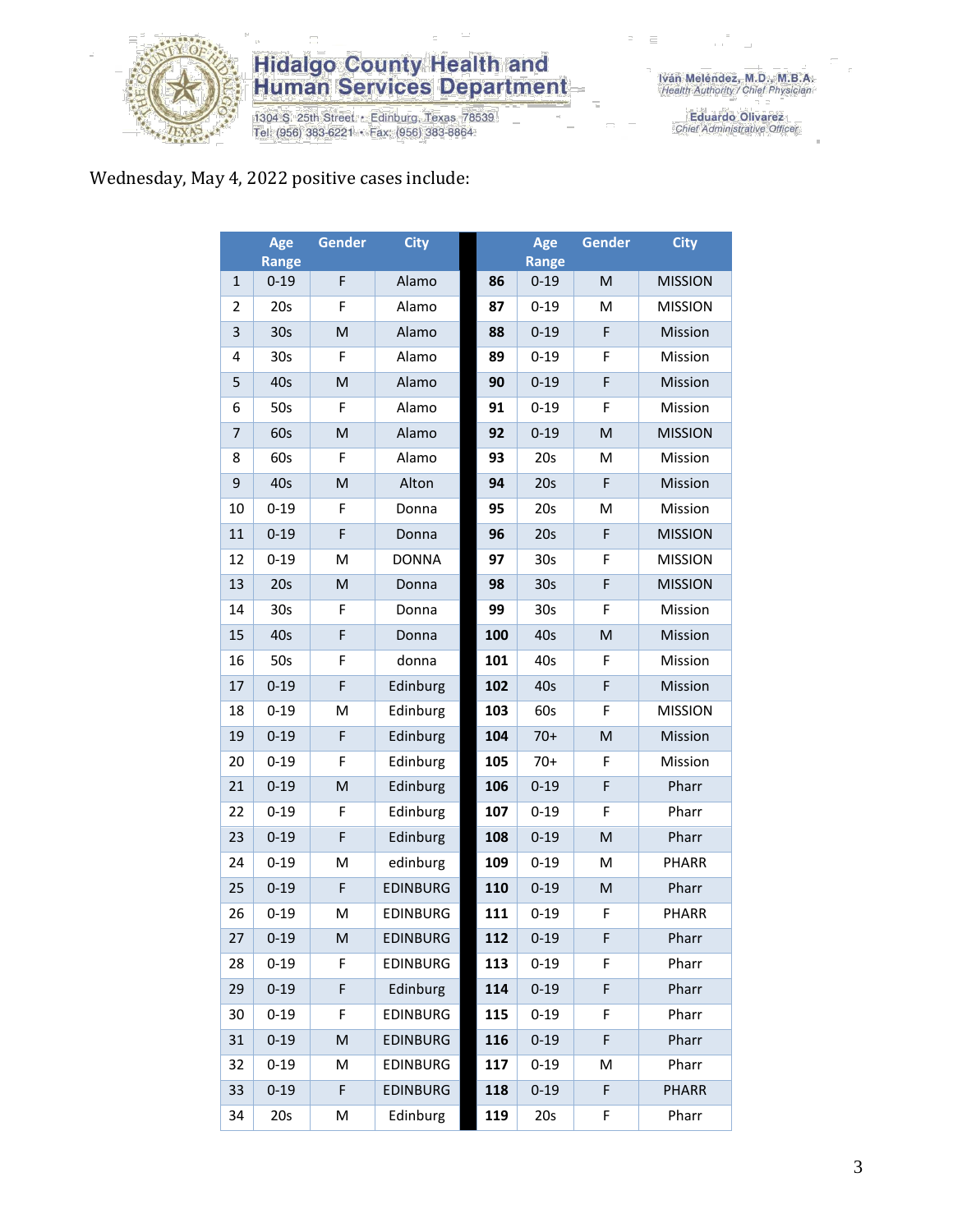

# **Hidalgo County Health and<br>Human Services Department**

1304 S. 25th Street • Edinburg, Texas 78539<br>Tel: (956) 383-6221 • Fax: (956) 383-8864

Iván Meléndez, M.D., M.B.A.<br>Health Authority / Chief Physician

Eduardo Olivarez<br>Chief Administrative Officer

| 35 | 20s             | F | <b>EDINBURG</b> | 120 | 20s             | F | <b>PHARR</b> |
|----|-----------------|---|-----------------|-----|-----------------|---|--------------|
| 36 | 20s             | F | <b>EDINBURG</b> | 121 | 20s             | M | Pharr        |
| 37 | 20s             | F | <b>EDINBURG</b> | 122 | 20s             | M | Pharr        |
| 38 | 20s             | F | Edinburg        | 123 | 20s             | M | PHARR        |
| 39 | 20s             | F | Edinburg        | 124 | 20s             | F | Pharr        |
| 40 | 30 <sub>s</sub> | M | Edinburg        | 125 | 20s             | M | Pharr        |
| 41 | 30 <sub>s</sub> | F | Edinburg        | 126 | 20s             | M | Pharr        |
| 42 | 30s             | M | <b>EDINBURG</b> | 127 | 20s             | F | Pharr        |
| 43 | 30 <sub>s</sub> | F | Edinburg        | 128 | 20s             | F | Pharr        |
| 44 | 30s             | Μ | Edinburg        | 129 | 20s             | F | PHARR        |
| 45 | 40s             | M | Edinburg        | 130 | 20s             | F | Pharr        |
| 46 | 50s             | F | Edinburg        | 131 | 30 <sub>s</sub> | F | Pharr        |
| 47 | 60s             | F | Edinburg        | 132 | 30 <sub>s</sub> | F | Pharr        |
| 48 | 60s             | M | Edinburg        | 133 | 30 <sub>s</sub> | M | Pharr        |
| 49 | $70+$           | M | Edinburg        | 134 | 30 <sub>s</sub> | M | Pharr        |
| 50 | $0 - 19$        | F | <b>HIDALGO</b>  | 135 | 30 <sub>s</sub> | M | Pharr        |
| 51 | 20s             | F | Hidalgo         | 136 | 40s             | F | Pharr        |
| 52 | 30s             | F | Hidalgo         | 137 | 40s             | F | Pharr        |
| 53 | 30s             | F | <b>HIDALGO</b>  | 138 | 40s             | F | <b>PHARR</b> |
| 54 | 30s             | F | Hidalgo         | 139 | 40s             | M | Pharr        |
| 55 | $0 - 19$        | M | McAllen         | 140 | 40s             | M | Pharr        |
| 56 | $0 - 19$        | F | McAllen         | 141 | 50s             | F | Pharr        |
| 57 | $0 - 19$        | M | McAllen         | 142 | 50s             | F | Pharr        |
| 58 | $0 - 19$        | F | McAllen         | 143 | 50s             | F | Pharr        |
| 59 | $0 - 19$        | M | McAllen         | 144 | 50s             | F | Pharr        |
| 60 | $0 - 19$        | F | McAllen         | 145 | 50s             | F | Pharr        |
| 61 | $0 - 19$        | F | McAllen         | 146 | 60s             | M | Pharr        |
| 62 | $0 - 19$        | M | McAllen         | 147 | $70+$           | F | Pharr        |
| 63 | $0 - 19$        | F | McAllen         | 148 | $70+$           | M | Pharr        |
| 64 | $0 - 19$        | F | McAllen         | 149 | $0 - 19$        | F | San Juan     |
| 65 | $0 - 19$        | M | McAllen         | 150 | 20s             | F | San Juan     |
| 66 | 20s             | М | McAllen         | 151 | 20s             | F | San Juan     |
| 67 | 20s             | F | McAllen         | 152 | 30 <sub>s</sub> | F | San Juan     |
| 68 | 20s             | M | McAllen         | 153 | 30 <sub>s</sub> | Μ | San Juan     |
| 69 | 30 <sub>s</sub> | F | McAllen         | 154 | 30 <sub>s</sub> | F | San Juan     |
| 70 | 30s             | F | McAllen         | 155 | 30 <sub>s</sub> | F | San Juan     |
| 71 | 30 <sub>s</sub> | M | McAllen         | 156 | 30 <sub>s</sub> | M | San Juan     |
| 72 | 30s             | F | McAllen         | 157 | 30s             | M | San Juan     |
| 73 | 30 <sub>s</sub> | F | McAllen         | 158 | 40s             | F | San Juan     |